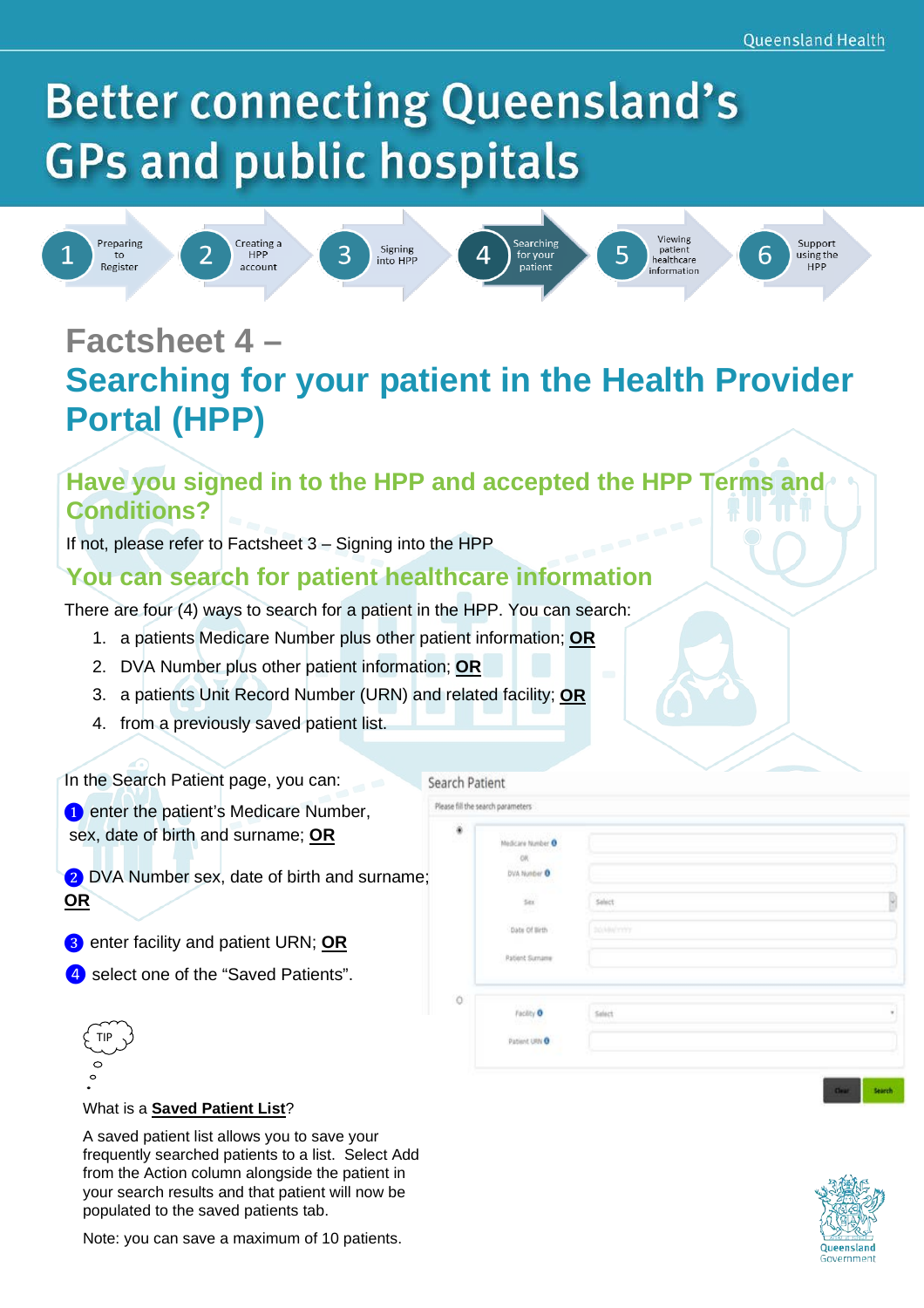### **Search by Patient – Medicare Number**

|        | In the Search Patient page, search for the patient by entering the following identity criteria                                                                                                                                                                                                                                                                                                                                                                                                                 |                                                                                                                                                                                                                                                                          |                                                                                                                                                                                                                                                                                                   |                                       |
|--------|----------------------------------------------------------------------------------------------------------------------------------------------------------------------------------------------------------------------------------------------------------------------------------------------------------------------------------------------------------------------------------------------------------------------------------------------------------------------------------------------------------------|--------------------------------------------------------------------------------------------------------------------------------------------------------------------------------------------------------------------------------------------------------------------------|---------------------------------------------------------------------------------------------------------------------------------------------------------------------------------------------------------------------------------------------------------------------------------------------------|---------------------------------------|
| Step 1 | <sup>1</sup> Enter Medicare Number (9-11 digits);<br>and                                                                                                                                                                                                                                                                                                                                                                                                                                                       | Medicare Number <sup>O</sup>                                                                                                                                                                                                                                             | 41326512261                                                                                                                                                                                                                                                                                       |                                       |
|        | Select sex; and                                                                                                                                                                                                                                                                                                                                                                                                                                                                                                | Sex O                                                                                                                                                                                                                                                                    | Male                                                                                                                                                                                                                                                                                              |                                       |
|        | Enter date of birth or select date from<br>the calendar; and                                                                                                                                                                                                                                                                                                                                                                                                                                                   | Date Of Birth O                                                                                                                                                                                                                                                          | 15/06/1900                                                                                                                                                                                                                                                                                        |                                       |
|        | Enter patient surname.<br>4                                                                                                                                                                                                                                                                                                                                                                                                                                                                                    | Patient Surname <sup>O</sup>                                                                                                                                                                                                                                             | Citizen                                                                                                                                                                                                                                                                                           |                                       |
| Step 2 | <b>Click Search</b>                                                                                                                                                                                                                                                                                                                                                                                                                                                                                            | Search                                                                                                                                                                                                                                                                   |                                                                                                                                                                                                                                                                                                   |                                       |
| Step 3 | A Search Results page will return a list of<br>patients that match the identity details<br>entered.<br>n ma <sub>n</sub><br>Note: If a patient has opted out, the status column will display 3 'Opted out'. You will not be<br>able to view this patient's healthcare information (see example shown above).                                                                                                                                                                                                   | 26/08/1900<br>Lily<br>26/08/1900                                                                                                                                                                                                                                         | 'Opted-Out'<br>Cannot view details<br>Status<br>oted out<br>116<br>116<br>v                                                                                                                                                                                                                       | Add to lis                            |
| Step 4 | To view patient healthcare information, click on The Viewer icon<br>display the patient healthcare information.                                                                                                                                                                                                                                                                                                                                                                                                |                                                                                                                                                                                                                                                                          | A new window will open to                                                                                                                                                                                                                                                                         |                                       |
|        | Optional Click on the 4 Add to list in the last column of the table to add that patient to your list of<br>saved patients.<br><b>Optional Click on the patient's 1 First Name</b><br>or 2 Last Name to view additional<br>information about the patient including the<br>facilities the patient has presented to.<br><b>TIP</b><br>$\circ$<br>$\circ$<br>You can also open the patient healthcare information and<br>add the patient to your list of saved patients from the<br>additional information screen. | Oueens<br>Frequently ask<br>Address:<br>Postcode:<br>Date of Birth:<br>Search Patier<br>Medicare Number:<br>Please fill the searc<br>Facility Interactions:<br><b>Patter&amp; Surr</b><br>First Name<br>Last Name<br>DOB<br><b>Sex</b><br><b>John</b><br>Citizen<br>Male | John Citizen<br>No Address<br>4820<br>15/06/1900 (116 years)<br>41326512261<br>Charters Towers Hospital (041199)<br>The Townsville Hospital (999997)<br>Open in the Vewer<br>Add to list<br>$_{\rm Cke}$<br>PostCode<br><b>Status</b><br>The Viewe<br><b>Age</b><br>15/06/1900<br>V<br>П€<br>4820 | Contact us  <br>Action<br>Add to list |

v0.4 April 2021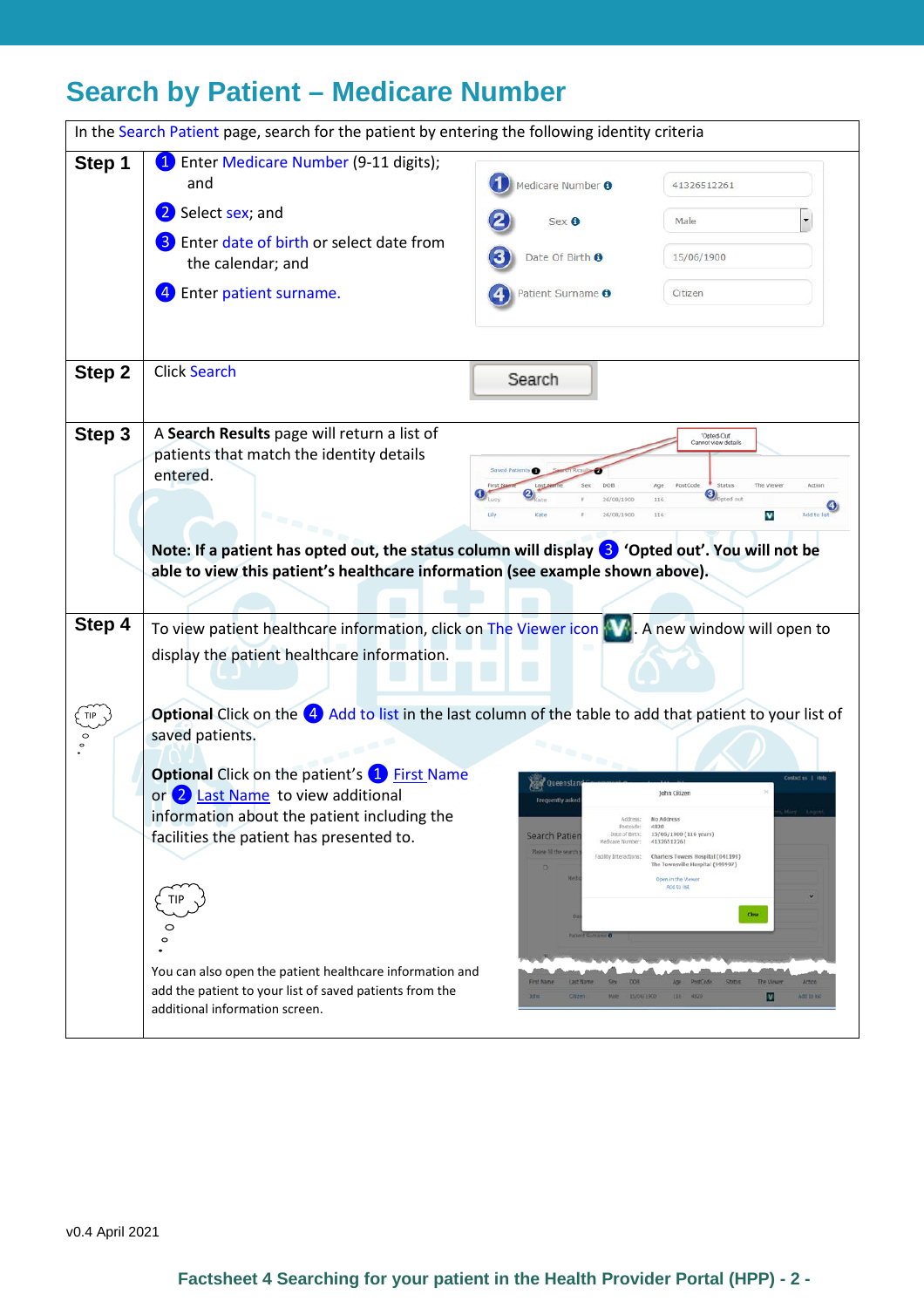### **Search by Patient – DVA Number**

|                   | In the Search Patient page, search for the patient by entering the following identity criteria                                                                                                                                                                                                                                    |                                                                                                                                                                                                                                                                                                                                                                                                         |                                                                                                                                                             |  |  |
|-------------------|-----------------------------------------------------------------------------------------------------------------------------------------------------------------------------------------------------------------------------------------------------------------------------------------------------------------------------------|---------------------------------------------------------------------------------------------------------------------------------------------------------------------------------------------------------------------------------------------------------------------------------------------------------------------------------------------------------------------------------------------------------|-------------------------------------------------------------------------------------------------------------------------------------------------------------|--|--|
| Step 1            | Enter DVA Number; and<br>$\mathbf{1}$                                                                                                                                                                                                                                                                                             |                                                                                                                                                                                                                                                                                                                                                                                                         |                                                                                                                                                             |  |  |
|                   | Select sex; and<br>$\mathbf{2}$                                                                                                                                                                                                                                                                                                   | Medicare Number <sup>6</sup>                                                                                                                                                                                                                                                                                                                                                                            |                                                                                                                                                             |  |  |
|                   | Enter date of birth or select date from                                                                                                                                                                                                                                                                                           | <b>OR</b>                                                                                                                                                                                                                                                                                                                                                                                               |                                                                                                                                                             |  |  |
|                   | the calendar; and                                                                                                                                                                                                                                                                                                                 | DVA Number <sup>6</sup>                                                                                                                                                                                                                                                                                                                                                                                 | QA000000                                                                                                                                                    |  |  |
|                   | Enter patient surname.                                                                                                                                                                                                                                                                                                            | Sex                                                                                                                                                                                                                                                                                                                                                                                                     | Male                                                                                                                                                        |  |  |
|                   |                                                                                                                                                                                                                                                                                                                                   |                                                                                                                                                                                                                                                                                                                                                                                                         |                                                                                                                                                             |  |  |
|                   |                                                                                                                                                                                                                                                                                                                                   | Date Of Birth                                                                                                                                                                                                                                                                                                                                                                                           | 15/06/1900                                                                                                                                                  |  |  |
|                   |                                                                                                                                                                                                                                                                                                                                   | <b>Patient Surname</b>                                                                                                                                                                                                                                                                                                                                                                                  | Citizen                                                                                                                                                     |  |  |
| Step 2            | <b>Click Search</b>                                                                                                                                                                                                                                                                                                               | Search                                                                                                                                                                                                                                                                                                                                                                                                  |                                                                                                                                                             |  |  |
| Step <sub>3</sub> | A Search Results page will return a list of                                                                                                                                                                                                                                                                                       |                                                                                                                                                                                                                                                                                                                                                                                                         | 'Opted-Out'                                                                                                                                                 |  |  |
|                   | Cannot view detail<br>patients that match the identity details                                                                                                                                                                                                                                                                    |                                                                                                                                                                                                                                                                                                                                                                                                         |                                                                                                                                                             |  |  |
|                   | entered.                                                                                                                                                                                                                                                                                                                          | DOR<br>Age                                                                                                                                                                                                                                                                                                                                                                                              | Status<br>PostCode<br>The View<br>Artion                                                                                                                    |  |  |
|                   |                                                                                                                                                                                                                                                                                                                                   | 116<br>26/08/1900<br>Lily<br>26/08/1900<br>116                                                                                                                                                                                                                                                                                                                                                          | ອ<br>loted out<br>Add to list<br>v                                                                                                                          |  |  |
| Step 4            | Note: If a patient has opted out, the status column will display <sup>3</sup> 'Opted out'. You will not be<br>able to view this patient's healthcare information (see example shown above).<br>To view patient healthcare information, click on The Viewer icon AM. A new window will open to                                     |                                                                                                                                                                                                                                                                                                                                                                                                         |                                                                                                                                                             |  |  |
|                   | display the patient healthcare information.                                                                                                                                                                                                                                                                                       |                                                                                                                                                                                                                                                                                                                                                                                                         |                                                                                                                                                             |  |  |
|                   |                                                                                                                                                                                                                                                                                                                                   | n n n n                                                                                                                                                                                                                                                                                                                                                                                                 |                                                                                                                                                             |  |  |
| TIP               | Optional Click on the 4 Add to list in the last column of the table to add that patient to your list of<br>saved patients.                                                                                                                                                                                                        |                                                                                                                                                                                                                                                                                                                                                                                                         |                                                                                                                                                             |  |  |
|                   | <b>Optional Click on the patient's 1</b> First Name<br>or 2 Last Name to view additional<br>information about the patient including the<br>facilities the patient has presented to.<br>TIP<br>⌒<br>$\circ$<br>You can also open the patient healthcare information and<br>add the patient to your list of saved patients from the | <b>Oueenslan</b><br>John Citizen<br>Frequently asked<br>Address:<br>No Address<br>Postcode:<br>4820<br>Date of Birth:<br>15/05/1900 (116 years)<br>Search Patier<br>41326512261<br>Medicare Number:<br>Please fill the search<br>Facility Interactions:<br>Open in the Vewer<br>Add to list<br><b>Fallent Suman</b><br>DOR<br>First Name<br>Last Name<br><b>John</b><br>cozen<br>Male 15/06/1900<br>HE- | Costactus   Help<br>Charters Towers Hospital (041199)<br>The Townsville Hospital (999997)<br><b>Class</b><br>Arrion<br>The View<br>V<br>4820<br>Add to list |  |  |
|                   | additional information screen.                                                                                                                                                                                                                                                                                                    |                                                                                                                                                                                                                                                                                                                                                                                                         |                                                                                                                                                             |  |  |

v0.4 April 2021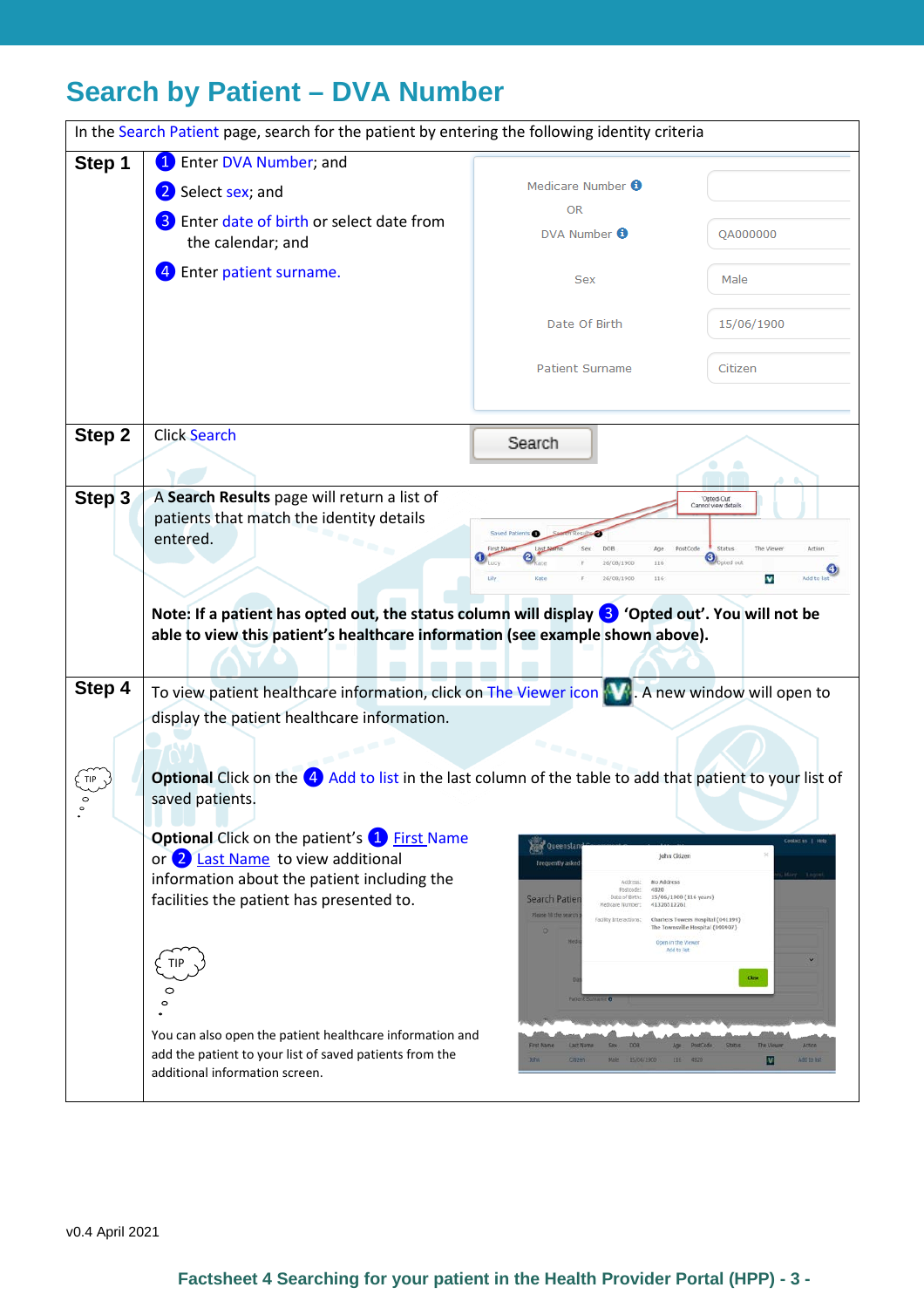### **Search by Patient – URN**

|        | In the Search Patient page, search for the patient by entering the following identity criteria                                                                                      |                                                                                                                                                                                                                                                                           |  |  |  |
|--------|-------------------------------------------------------------------------------------------------------------------------------------------------------------------------------------|---------------------------------------------------------------------------------------------------------------------------------------------------------------------------------------------------------------------------------------------------------------------------|--|--|--|
| Step 1 | Select 1 Facility from the list; and<br>Enter 2 Patient URN.                                                                                                                        | Facility <b>O</b><br>Select<br>Patient URN O                                                                                                                                                                                                                              |  |  |  |
| Step 2 | <b>Click Search</b>                                                                                                                                                                 | Search                                                                                                                                                                                                                                                                    |  |  |  |
| Step 3 | The Search Results page will return a list<br>of patients that match the identity details<br>entered.                                                                               | 'Opted-Out'<br>Cannot view details<br>Saved Patie<br>PostCode<br>116<br>Add to lis<br>116<br>V<br>Kate<br>26/08/1900<br>Note: If a patient has opted out, the status column will display <sup>3</sup> 'Opted out'. You will not be                                        |  |  |  |
| Step 4 | able to see this patient's healthcare information (see example shown above).<br>To view patient healthcare information, click on The Viewer icon                                    | A new window will open to                                                                                                                                                                                                                                                 |  |  |  |
| TIP    | display the patient healthcare information.<br>Optional Click on the 4 Add to list in the last column of the table to add that patient to your list of<br>saved patients.           |                                                                                                                                                                                                                                                                           |  |  |  |
|        | <b>Optional Click on the patient's 1 First Name</b><br>or 2 Last Name to view additional<br>information about the patient including the<br>facilities the patient has presented to. | <b>Oueensla</b><br>John Citizer<br>Frequently ask<br>No Address<br>4820<br>15/06/1900 (116 years)<br>Date of Birth:<br>Search Patie<br>41326512261<br>Charters Towers Hospital (041199)<br>The Townsville Hospital (999997)<br>Open in the Viewer<br>Add to list<br>Close |  |  |  |
|        | $\circ$<br>$\circ$<br>You can also open the patient healthcare information and<br>add the patient to your list of saved patients from the<br>additional information screen.         | Action<br>First name<br>Last Name<br>Site:<br>DOH.<br>Age.<br><b>Status</b><br>The viewer<br><b>POSTLOGE</b><br>15/06/1900<br>HO.<br>4820<br>M<br>ANIBIR<br>Citizen<br><b>Mate</b>                                                                                        |  |  |  |